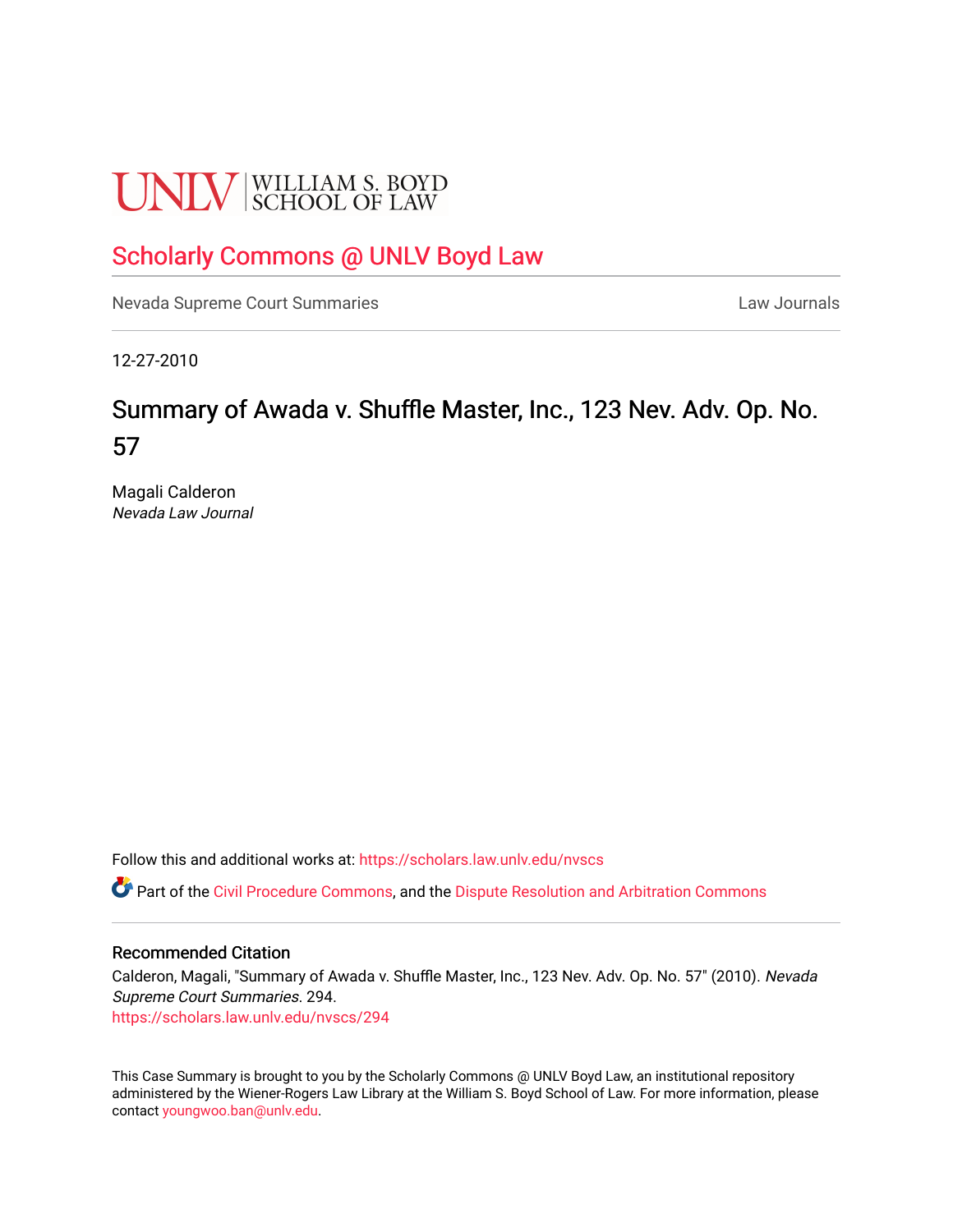*Awada v. Shuffle Master, Inc.***, 123 Nev. Adv. Op. No. 57 (Dec. 27, 2007)[1](#page-1-0)**

# **CIVIL PROCEDURE – DISPOSAL OF CLAIMS**

# **Summary**

Appeal of a district court judgment in a contract action and a post-judgment order denying a new trial.

# **Disposition/Outcome**

 Affirmed in part, reversed in part, dismissed in part, and remanded for further proceedings. District courts have the discretion to bifurcate the legal and equitable claims of a single action, conduct a bench trial on the equitable claims, and, so long as it is done pursuant to Nevada law and the rules of civil procedure, district courts may subsequently use the findings of fact and conclusions of law from the bench trial to dispose of any remaining claims in the action.

# **Factual and Procedural History**

 In November 1999, after receiving approval from the Nevada Gaming Control Board, Yehia Awada patented one of its card games titled 3 Way Action, for which he had previously registered the 3 Way Action trademark. After unsuccessfully marketing the game on his own, Awada entered into an agreement with Shuffle Master. Under the agreement, Awada became Shuffle Master's employee for six months and was responsible for promoting the game under Shuffle Master's direction. Awada "represented and warranted that he and GEI were the sole owners of [the game] . . . and all intellectual property related thereto free and clear of any claims.  $\ldots$ <sup>3,[2](#page-1-1)</sup>

The agreement granted Shuffle Master "all of the rights including all intellectual property rights,"<sup>[3](#page-1-2)</sup> the control and exclusive right to promote and test-market the game during the six month period, and the option to purchase an exclusive license for all rights to the game at a set price.

Prior to entering into this agreement, Awada had entered into an agreement with International Game Technology (hereinafter "IGT") granting them the right to use the name and trademark, 3 Way Action, for a video poker game. Thus, Shuffle Master was forced to enter into a separate agreement with IGT in order to use the 3 Way Action name for the table game. However, Shuffle Master was prevented from developing a video version of the game because this would infringe on IGT's trademark rights.

 Shuffle Master did not exercise its option to purchase the exclusive license from Awada in the agreed time period, and, after failing to resolve their differences; Shuffle Master rescinded the agreement and ended its relationship with Awada.

 In September 2002, Awada filed a complaint against Shuffle Master and its chief executive officer "alleging breach of contract, fraud, civil conspiracy, tortious interference with contractual relations/prospective economic advantage, breach of the implied covenant of good faith and fair dealing, conversion, and unjust enrichment."<sup>[4](#page-1-3)</sup> In its answer, Shuffle Master

<span id="page-1-2"></span><span id="page-1-1"></span>

 $\overline{a}$ 

<span id="page-1-0"></span><sup>&</sup>lt;sup>1</sup> By Magali Calderon.

<sup>&</sup>lt;sup>2</sup> Awada v. Shuffle Master, Inc., 123 Nev. Adv. Op. No. 57, p. 4 (Dec. 27, 2007).<br><sup>3</sup> *Id.*  $^{4}$  *Id.* at p. 5.

<span id="page-1-3"></span>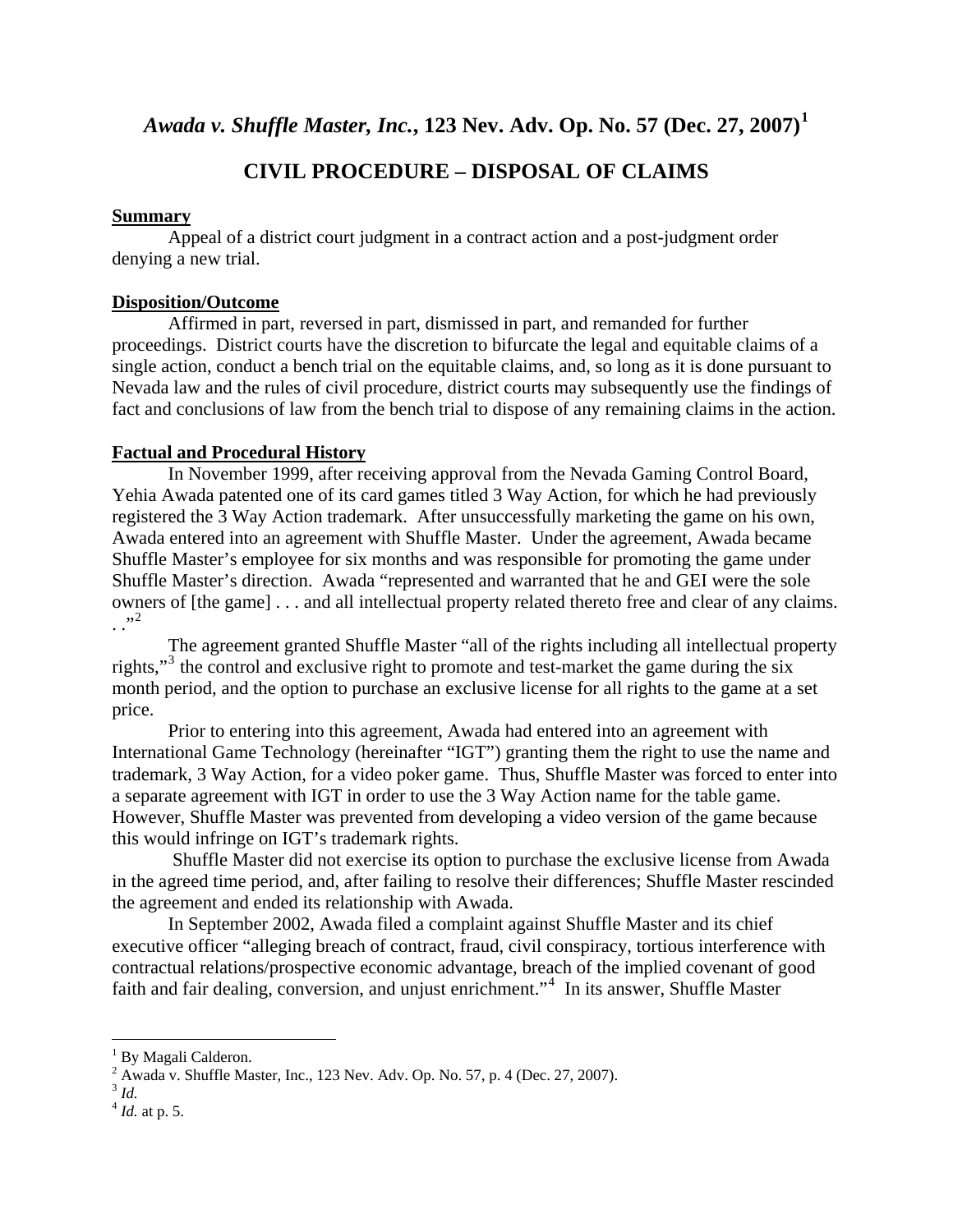asserted various affirmative defenses and counterclaims, and sought rescission of the agreement based on fraudulent inducement and failure to perform.

 Although the district court denied Shuffle Master's initial motion for summary judgment, it subsequently bifurcated Shuffle Master's rescission request from the other claims and conducted a bench trial on this counterclaim alone. After reviewing the evidence and testimony, the district court ruled in favor of Shuffle Master and rescinded the agreement. The district court then attempted to settle the remaining claims and requested that the parties submit "letter briefs" addressing the impact of the findings and conclusions on the remaining claims.

 During a status check, the district court told the parties that the findings and conclusions from the bench trial disposed of the remaining claims. Thereafter, the court entered an order dismissing Awada's remaining claims with prejudice. The district court subsequently denied Awada's motion to amend its findings and conclusions and its motion for a new trial.

 In the present action, Awada appeals the rescission order, the dismissal of his claims, and the denial of his motion for a new trial. Awada argues that the district court violated his right to a jury trial when it bifurcated the claims, conducted a bench trial on only one claim, and used the findings and conclusions to dispose of the remaining claims.

#### **Discussion**

#### Awada's Request for A Jury Trial

 A district court has the discretion to separate "any claim, cross-claim, counterclaim, or third-party claim" and conduct a separate trial as long as it "always preserv[es] inviolate the [constitutional] right of trial by jury."<sup>[5](#page-2-0)</sup> Because the right to a jury trial does not extend to equitable matters, $\overline{6}$  $\overline{6}$  $\overline{6}$  the Court had to determine whether this right was preserved when a court, after first considering the equitable claims, uses its conclusions of those claims to dispose of a case's legal issues before proceeding to a jury trial.

The court reviewed the constitutional issue of the right to a jury trial de novo.<sup>[7](#page-2-2)</sup> The Nevada Constitution provides that "[t]he right of trial by Jury shall be secured to all and remain inviolate forever."<sup>[8](#page-2-3)</sup> The Nevada jury trial right is defined by English common law because the phrasing indicates the framer's intent regarding the right as they understood it at the time of the adoption of the Nevada Constitution, in  $1864.$ <sup>[9](#page-2-4)</sup> In order to examine the jury trial right in light of the English common law at the time in this country, the court examined the existent law of 1864, in California. In California, courts had the discretion to resolve equitable issues in a case before addressing the legal issues.<sup>[10](#page-2-5)</sup> Furthermore, one case recognized that resolving the equitable issues "[would] obviate the necessity of a trial of the legal issues."[11](#page-2-6) Additionally, the court

 $\overline{a}$ 

<span id="page-2-0"></span> $5$  Nev. R. CIv. P. 42(b).

<span id="page-2-1"></span> $6$  *See*, *e.g.*, Harmon v. Tanner Motor Tours, Ltd., 79 Nev. 4, 20, 377 P.2d 622, 630 (1963) (concluding that where the complaint solely sought equitable relief, there is no right to a jury trial); Musgrave v. Casey, 68 Nev. 471, 474, 235 P.2d 729, 731 (1951) ("It is elemental that in a suit in equity the judgment or decree must be based upon findings of the court rather than a jury verdict . . .").

<span id="page-2-2"></span><sup>&</sup>lt;sup>7</sup> See Callie v. Bowling, 123 Nev. \_\_\_, \_\_\_, 160 P.3d 878, 879 (2007).<br><sup>8</sup> Nev. CONST. art. 1, § 3.

<span id="page-2-4"></span><span id="page-2-3"></span><sup>&</sup>lt;sup>9</sup> See Aftercare of Clark County v. Justice Ct. of Las Vegas, 120 Nev. 1, 6, 82 P.3d 931, 933 (2004); Cheung v. Eighth Judicial Dist.Ct., 121 Nev. 867, 870, 124 P.3d 550, 553 (2005).

<span id="page-2-5"></span><sup>&</sup>lt;sup>10</sup> *See* Lestrade v. Barth, 19 Cal. 660, 671 (1862) (recognizing that a court may first resolve the equitable issues raised in an action and that the court's determination of those issues may dictate the necessity of "proceeding with the action at law").

<span id="page-2-6"></span><sup>&</sup>lt;sup>11</sup> See Swasey v. Adair, 88 Cal. 179, 180, 25 P. 1119, 1119 (1891) (recognizing that "the proper rule of procedure for the court is to" resolve equitable claims before addressing any legal claims, and providing that "[i]t may happen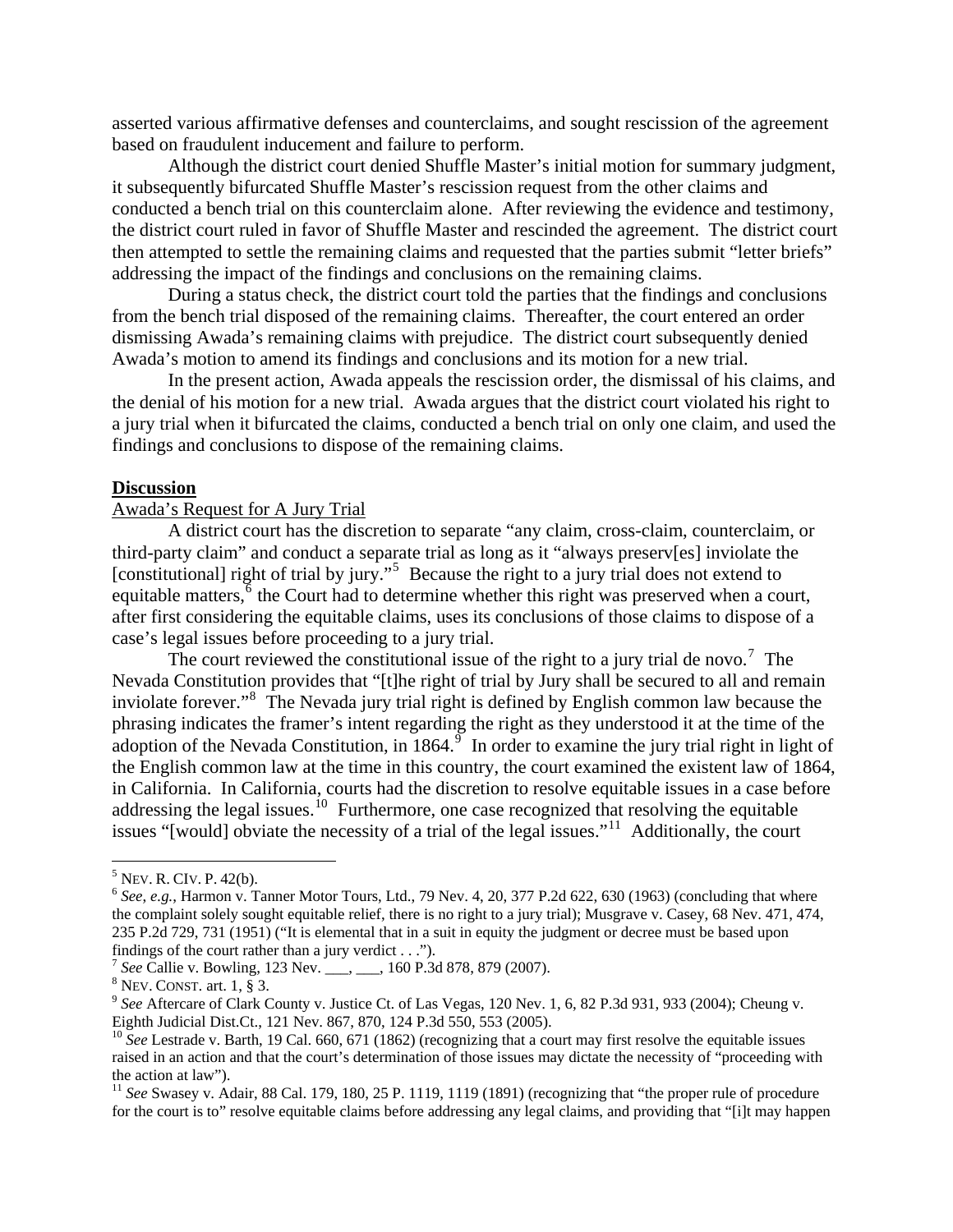surveyed the law in existence, in 1864, in Iowa, Wisconsin, and Ohio, which recognized that the inviolate jury right did not prevent a court from addressing a case's equitable claims first,  $^{12}$  $^{12}$  $^{12}$  even if their resolution disposed of the case at law.[13](#page-3-1)

This sampling of cases illustrated that, as understood in 1864, the jury trial right did not prevent a court from addressing a case's equitable issues before presenting the legal issues to a jury, if necessary. Thus, the Nevada Supreme Court concluded that "Nevada's jury trial right . . . does not require the district court always . . . proceed first with any legal issues."<sup>[14](#page-3-2)</sup> As such, in this case, the district court did not abuse its discretion when it bifurcated the claims, conducted a bench trial on the rescission issue alone, and then disposed of Awada's contract-based claims based on the findings of fact and conclusions of law from the bench trial.<sup>[15](#page-3-3)</sup>

#### Rescission

 $\overline{A}$  contract may be rescinded based on fraud in the inducement.<sup>[16](#page-3-4)</sup> Fraud in the inducement must be proven by, among other things, showing that a party made a false representation that was material to the transaction.<sup>[17](#page-3-5)</sup> The district court found that Awada misrepresented his ownership interests based on:

- 1. [T]he agreement, wherein Awada represented that he and GEI were the sole owners of the game;
- 2. [A] copy of Awada's agreement with IGT, wherein he granted to IGT his rights to the name 3 Way Action before executing the agreement with Shuffle Master;
- 3. [T]estimonial evidence supporting Shuffle Master's claim; and
- 4. [E]vidence that after entering into the agreement, Shuffle Master had to negotiate a separate agreement with IGT in order to use the name 3 Way Action.

*Awada*, 123 Nev. Adv. Op. No. 57, p. 14. The Supreme Court concluded that this was adequate evidence to support the district court's finding of fraud in the inducement and, as such, the district court acted within its discretion when it rescinded the contract.<sup>[18](#page-3-6)</sup>

in many cases that the result of the trial of the equitable [claims] will obviate the necessity of a trial of the legal issues").<br><sup>12</sup> *See* IOWA CONST. art. 1, § 9; OHIO CONST. art. 1, § 5; WIS. CONST. art. 1, § 5.

<span id="page-3-1"></span><span id="page-3-0"></span><sup>&</sup>lt;sup>13</sup> At the time in Iowa, the appropriate practice was to address the equitable issues if they were raised by the defendant and to dispose of the case at law if those issues were resolved in the defendant's favor. *See* Van Orman v. Spafford, Clarke & Co., 16 Iowa 186, 190 (1864). In Wisconsin, the Supreme Court recognized that the "correct practice" was to address the equitable issues first and afterwards the legal. *See* Harrison v. Juneau Bank, 17 Wis. 340, 351 (1863). See also Sheeful v. Murty, 30 Ohio St. 50 (1876).<br><sup>14</sup> Awada, 123 Nev. Adv. Op. No. 57, p. 11-12.<br><sup>15</sup> The court, however, noted that the district court could have either "commenced a bifurcated trial on

<span id="page-3-2"></span>

<span id="page-3-3"></span>remaining claims or required Shuffle Master to refile its motion for summary judgment to comply with NRCP 56." *Id.* at p. 12 n.26. This error, however, was harmless as to the contract-based claims. *Id.* The court further noted that once a claim is allowed to be added, a district court could only dispose of it "in accordance with the Rules of Civil Procedure and the dictates of due process." *See* Soebbing v. Carpet Barn, Inc.*,* 109 Nev. 78, 83-84, 847 P.2d at 735 (quoting U.S. Dev. Corp. v. Peoples Federal Sav. & Loan, 873 F.2d 731, 736 (4th Cir. 1989)).

<span id="page-3-4"></span><sup>&</sup>lt;sup>16</sup> Havas v. Alger, 85 Nev. 627, 631, 461 P.2d 857, 859 (1969).

<span id="page-3-5"></span><sup>&</sup>lt;sup>17</sup> J.A. Jones Construction Co. v. Lehrer McGovern Bovis, 120 Nev. 277, 290, 89 P.3d 1009, 1018 (2004); Pac. Maxon, Inc. v. Wilson, 96 Nev. 867, 871, 619 P.2d 816, 818 (1980).

<span id="page-3-6"></span><sup>18</sup> The district court rescinded the contract based on fraud in the inducement and failure to perform. *Awada*, 123 Nev. Adv. Op. No. 57, p. 14. However, the Nevada Supreme Court did not address Awada's purported failure to